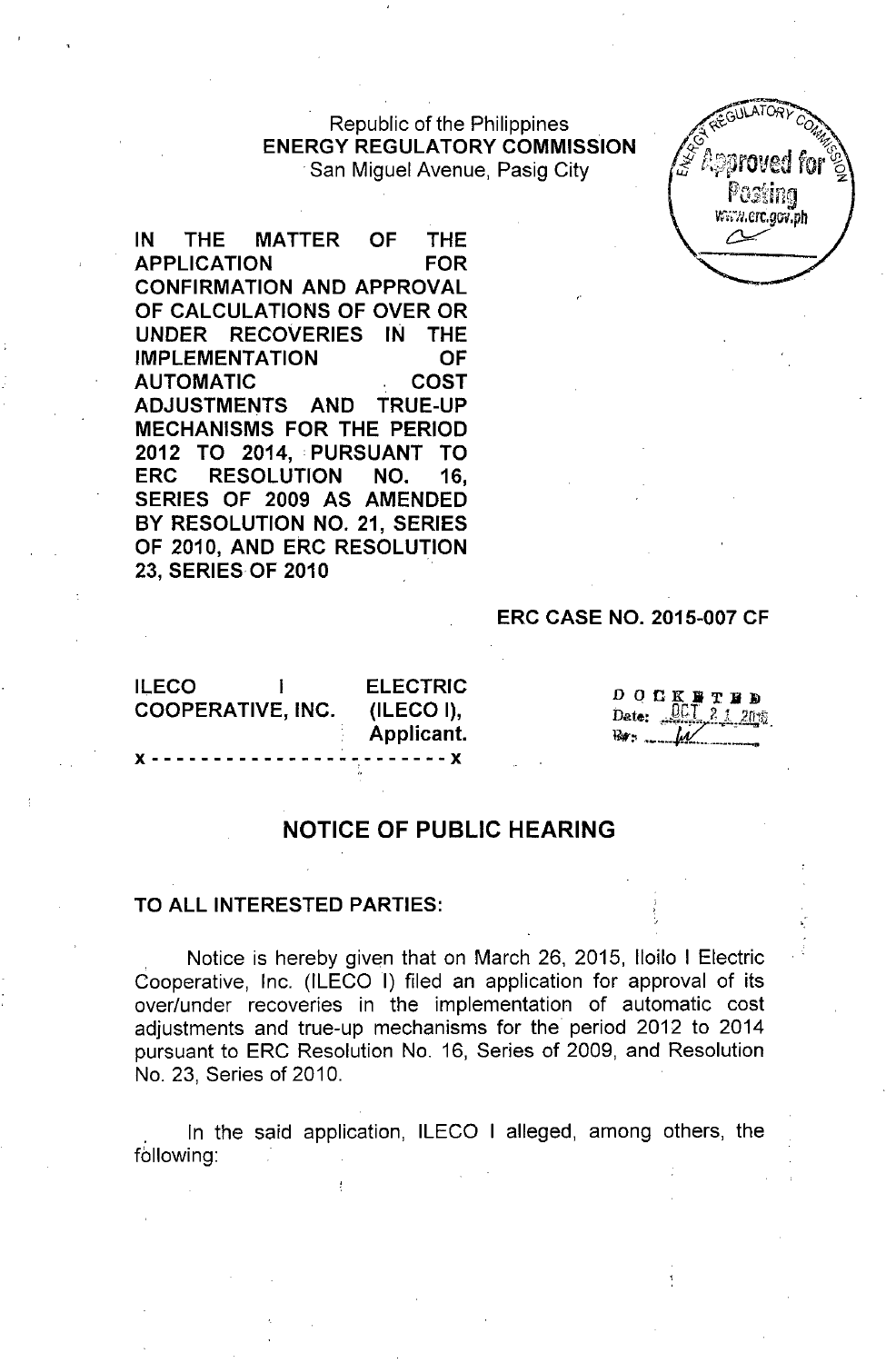- 1. ILECO I is a non-stock, non-profit electric cooperative duly organized and existing under and by virtue of the laws of the Republic of the Philippines, with principal office at Brgy. Tigbauan, Iloilo;
- 2. ILECO I holds an exclusive franchise issued by the National Electrification Commission (NEC) to operate an electric light and power distribution service in certain municipalities in the Province of Iloilo namely: Cabatuan, Sta. Barbara, Pavia, Tigbauan, Guimbal, Tubungan, Igbaras, Leon, Miag-ao, San Joaquin, San Miguel, Alimodian, Oton, Leganes and Maasin;
- 3. The Commission's Resolution No. 16, Series of 2009, as amended by Resolution No. 21, Series of 2010, establish the procedure for the automatic recovery or refund of pass through costs and the confirmation process that would govern the automatic cost adjustment and true-up mechanisms approved by the Commission, with the objective of ensuring appropriate recovery of the pass through costs in an efficient manner and to put in place a fair and transparent process for the confirmation of the automatic cost adjustments implemented by Distribution Utilities and the true-up of other pass through charges involving Generation Rate, Transmission Rate, System Loss Rate, Lifeline Rate Recovery, Inter-Class Cross-Subsidy Removal or Treatment of Prompt Payment Discount, as the case may be;
- 4. ILECO I adopted the rules implementing the Senior Citizen Discounts under ERC Resolution No. 23, Series 2010;
- 5. The foregoing resolutions further require the distribution utilities (DUs) to file their respective consolidated applications once every three (3) years. Hence, the filing of ILECO I's application for the period January 2012 to December 2014;
- 6. ILECO I applied the formulae provided under Resolution No. 16, Series of 2009, as amended by Resolution No. 21, Series of 2010, and has determined that the over recoveries and under recoveries incurred in its implementation of the foregoing automatic cost adjustments and true-up mechanisms for the period January 2012 to December 2014;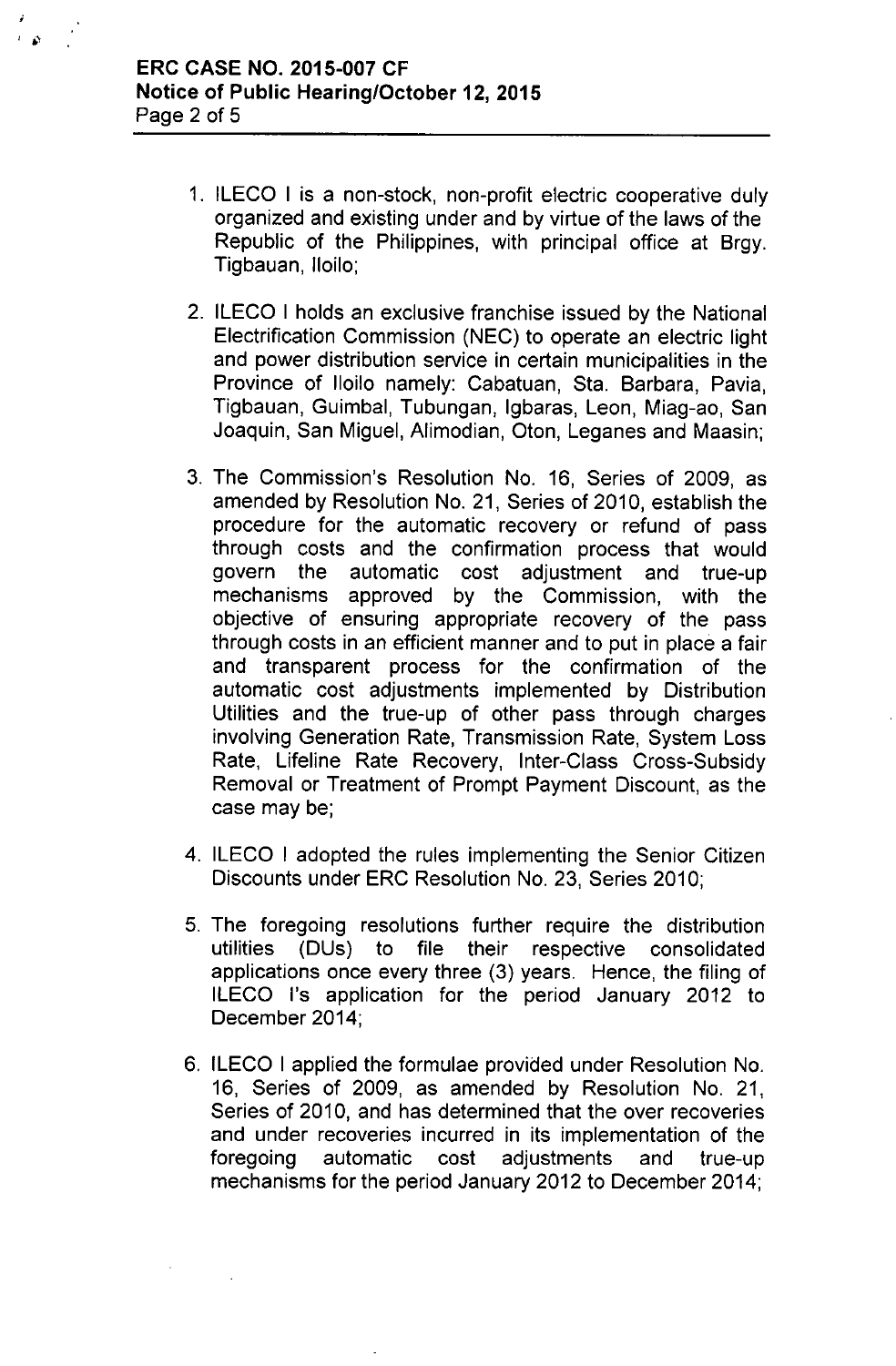7. The results of ILECO I's calculations are presented hereunder, as follows:

| <b>Particulars</b>           | <b>Allowable Cost</b><br>(PhP) | <b>Actual Revenue</b><br>(PhP) | (Over)/Under<br><b>Recovery (PhP)</b> |
|------------------------------|--------------------------------|--------------------------------|---------------------------------------|
| Generation Rate (GR)         | 3,924,647,512.71               | 3,930,396,996.87               | (5,749,484.16)                        |
| Transmission Rate (TR)       | 438,223,039.90                 | 349,958,880.02                 | 88,264,159.87                         |
| System Loss Rate (SLR)       | 558 412,453.78                 | 531,193,677.02                 | 27,218,776.76                         |
|                              | <b>Discount (PhP)</b>          | <b>Subsidy (PhP)</b>           |                                       |
| Lifeline Rate (LR)           | 50,507,912.65                  | 50,517,463.65                  | (9,551.00)                            |
| Senior Citizen Discount Rate | 1.128,698.81                   | 1,103,928.01                   | 24,770.80                             |
| <b>Net Results</b>           | 4,972,919,617.84               | 4,863,170,945.57               | 109,748,672.27                        |

- 8. In support of the computations made, ILECO I submitted the following data and documents, covering the period January 2012 to December 2014, labeled together and made an integral part of the application as Annex "A", to wit:
	- a) Summary of the results of individual calculations of over or under recoveries made on the subject allowable costs;
	- b) Supplier and Transmission Data Sheet;
	- c) Statistical Data Sheet;
	- d) Implemented Rates Data Sheet;
	- e) Power Bills of Power Suppliers;
	- f) Official Receipts (O.R.) issued by Power Suppliers;
	- g) Breakdown of Payment with *OR.;*
	- h) Debit/Credit Memo of Power Suppliers;
	- i) MFSR (Sections B and E);
	- j) DU-M01 and DU-M02; and
	- k) Consumer Bills of Lifeliners (per level) and Non-Lifeliners per customer class and Senior Citizens (per level);
- 9. ILECO I prays that the Commission:
	- a) Confirm and approve the calculations of over/under recoveries presented in the instant application; and
	- b) Allow to refund/collect the said over/under recoveries to or from its customers, summarized as follows, to wit:

| <b>Particulars</b>            | <b>Allowable Cost</b><br>(PhP) | <b>Actual Revenue</b><br>(PhP) | (Over)/Under<br>Recovery<br>(PhP) |
|-------------------------------|--------------------------------|--------------------------------|-----------------------------------|
| Generation Rate (GR)          | 3,924,647,512.71               | 3,930,396,996.87               | (5,749,484.16)                    |
| <b>Transmission Rate (TR)</b> | 438,223,039.90                 | 349,958,880.02                 | 88, 164, 159.87                   |
| System Loss Rate (SLR)        | 558,412,453.78                 | 531,193,677.02                 | 27,218,776.76                     |
|                               | Discount (PhP)                 | <b>Subsidy (PhP)</b>           |                                   |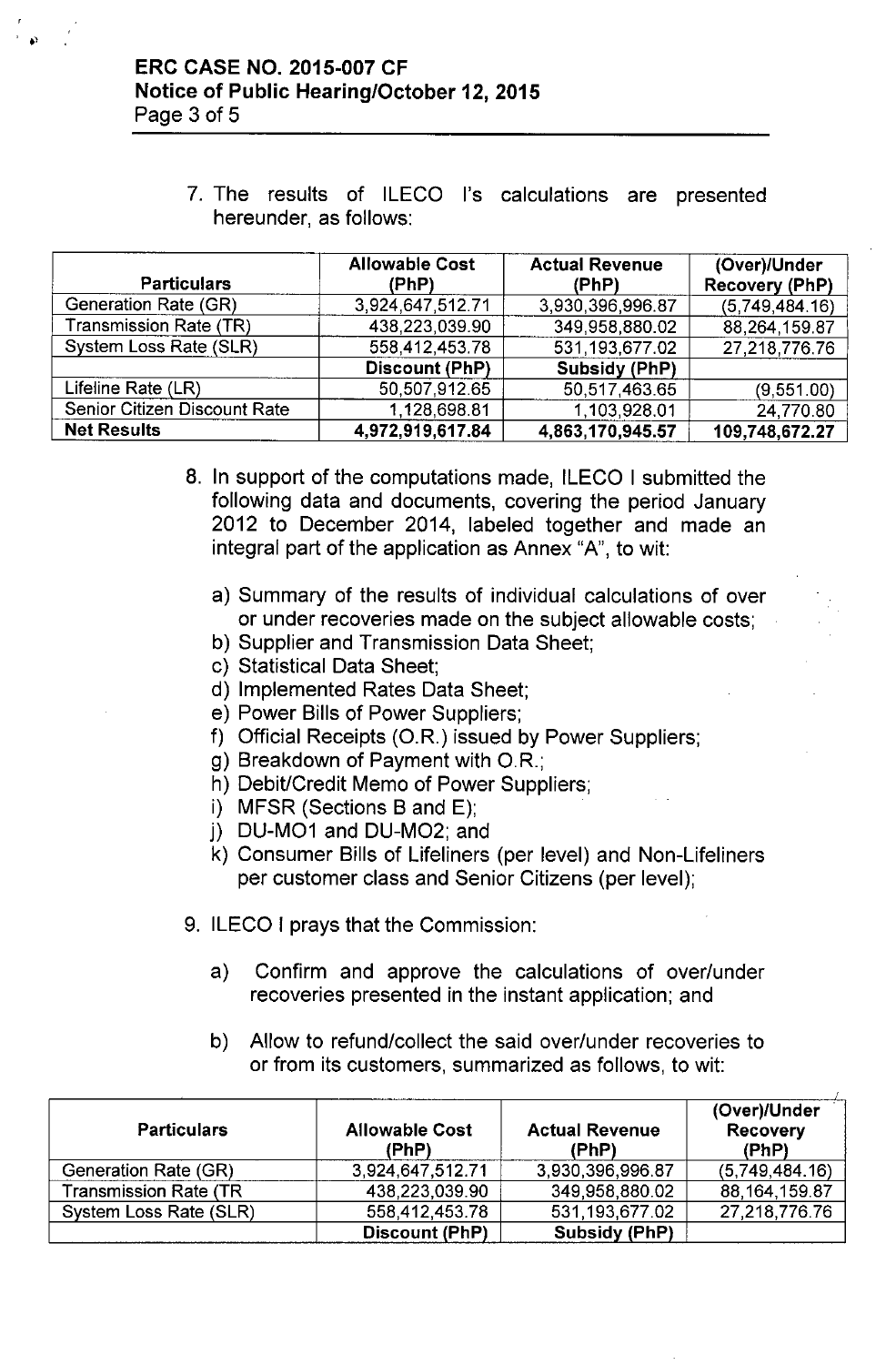| <b>Net Results</b>          | 4,972,919,617.84 | 4,863,170,945.57 | 109,748,672.27 |
|-----------------------------|------------------|------------------|----------------|
| Subsidy                     | 1.128,698.81     | 1,103,928.01     | 24,770.80      |
| Senior Citizen Discount and |                  |                  |                |
| Lifeline Rate (LR)          | 50,507,912.65    | 50,517,463.65    | (9,551.00)     |

I The Commission has set the application for jurisdictional hearing, expository presentation, pre-trial conference and evidentiary hearing on November 10, 2015 (Tuesday) at two o'clock in the afternoon (2:00 P.M.) at the ERC Hearing Room,  $15<sup>th</sup>$  Floor, Pacific Center Building, San Miguel Avenue, Pasig City.

All persons who have an interest in the subject matter of the proceeding may become a party by filing, at least five (5) days prior to the initial hearing and subject to the requirements in the ERC's Rules of Practice and Procedure, a verified petition with the Commission giving the docket number and title of the proceeding and stating: (1) the petitioner's name and address; (2) the nature of petitioner's interest in the subject matter of the proceeding, and the way and manner in which such interest is affected by the issues involved in the proceeding; and (3) a statement of the relief desired.

All other persons who may want their views known to the Commission with respect to the subject matter of the proceeding may file their opposition to the application or comment thereon at any stage of the proceeding before the applicant concludes the presentation of its evidence. No particular form of opposition or comment is required, but the document, letter or writing should contain the name and address of such person and a concise statement of the opposition or comment and the grounds relied upon.

All such persons who may wish to have a copy of the application may request the applicant, prior to the date of the initial hearing, that they be furnished with a copy of the application. The applicant is hereby directed to furnish all those making a request with copies of the application and its attachments, subject to reimbursement of reasonable photocopying costs. Likewise, any such person may examine the application and other pertinent records filed with the Commission during the usual office hours.